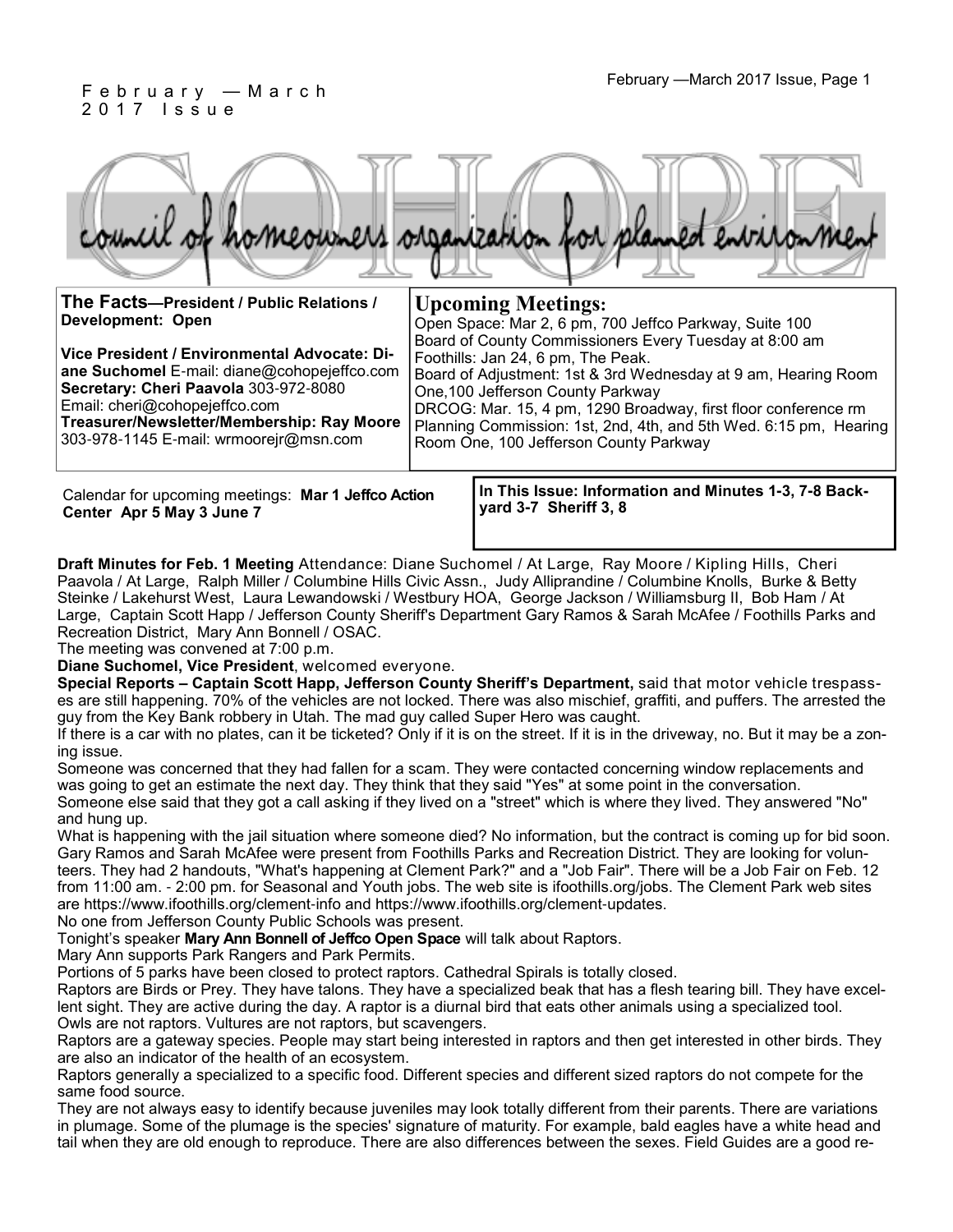source.

There are 5 major types of raptors: Eagles, Accipiters, Buteos, Falcons, and Random.

Bald Eagles have a white head and tail. They have massive, yellow bills and talons. They have no feathers on their legs. They are gliders with a 6 - 7 ft. wing span and look like an ironing board in the sky. They live near bodies of water. They eat fish and prairie dogs. They will kill ducks and geese. The juveniles do not have the white head or tail. As they mature it gradually turns white, but they have the massive bill.

Golden Eagles have a golden head. They also have a massive bill. They have white on wings, but it is concentrated. They have feathered legs. They live in cliffs. They eat snakes, rabbits, and pets. They don't usually eat other birds. Accipiters have a long, blunt tail that enables them to fly through trees. They hunt other birds. Examples are Cooper's Hawk and Sharp-shinned Hawk.

Cooper's Hawk is about the size of a crow. They have a dark grey cap. They have red eyes. Their underside and wings have rusty bands. They have a long, banded tail. They flap their wings and fly in circles. They eat pigeons, juncos, and chickadees. They like to perch in trees and on the fence. They like bird baths because their prey hangs out there. The juveniles have yellow eyes. They have dark streaks. In flight their wings are straight.

Sharp-Shinned Hawks are smaller but look the same. In flight their wings looks like they are hunching their shoulders. Juveniles have dark streaks.

Buteos are big, soaring hawks.

Red Tailed Hawks have a dark leading wings. They also have a comma, dash on their wings. The dash is the leading edge of the wing. The comma is part of the feather color near end of the wings. They also have a belly band like high waisted jeans. About 70% of soaring hawks are Red Tailed Hawks. The juveniles have no red tail or banded. But they do have the comma, dash on their wings. They act randomly and are argumentative. They will try to attack anything. They eat bunnies, mice, and snakes.

Swainson's Hawks have a light leading edge on their wings and a dark trailing edge on their wings. They have a dark bib. They are in Colorado only April - October. They are summer visitors. They winter in Argentina. They nest near people. They are the same size as Red Tailed Hawks, but thinner. They eat insects. They will follow mowers and hikers so that they can eat any disturbed insects.

Falcons have pointed wings. They do not glide.

American Kestrels are the size of a Robin. They like to sit on transmission wires. The males are more colorful. They will hunt along highways.

Peregrine Falcons have dark malor stripes on their head. They sort of look like they are wearing a helmet.

Prairie Falcons have dark armpits. If you see a bird sitting on a pole, it is either a Prairie Falcon or a Red Tailed Hawk. The last category is Random.

Northern Harriers have a low wobbly flight pattern. They have a white rump band. They also like to follow hikers. The male is black while the female is brown. They white on their face and can resemble owls. They hunt by hearing. Osprey have a dark eye band. They have a white head. Their wings have a crook shape. They have a dark wrist patch. They eat fish. They live by water.

**Reports from Officers** Roll Call was taken. We had 10 members present and had a quorum.

We do not have a President.

**Ray Moore, Treasurer,** was present. We have \$1,698.34. We have a new membership application for Belleview Farms. They are north of Bowles and east of Alkire.

**Cheri Paavola, Secretary**, was present. The Minutes for November were approved.

**Diane Suchomel, Vice President**, was present.

The follow are Pre-Application meetings.

16125225PA is a SDP for 7353 W. Chatfield Ave. for a Day Care facility.

16126679PA is a SDP for 5649 S. Alkire St. for an Assisted Living facility.

16126710PA is a Plat for 8055 W. Bowles for a multi family lot and 7 other new pads at Bowles Crossing.

16127418PA is a rezone for 4950 S. Kipling with a lot of added uses.

16127616PA is an exemption for 8695 W. Jefferson Ave.

16127949PA is a rezone for 5700 W. Bowles Ave. A rezone from A-1 to PD to allow a vet clinic and boarding and furniture restoration store.

17100258PA is a Plat for 7325 S. Pierce St. They want to divide 1 parcel into 2.

17100678PA is a SDP to rezone 5894 S. Zang St. with a change to the ODP. They want to add a brew pub with restaurant.

17100853PA is a SDP for 8600 S. Oak Way for 345 multi family units. This is off Kipling south of C-470.

17101106PA is a SDP for 11505 W. Belleview Ave. for a large Day Care facility. Also for 11493 W. Belleview Ave. for a Maverick gas station and convenience store.

16125463RZ is a rezone from the corridor district. It is for C-470 mixed use to PD to allow hotels, motels, and senior living.

17100535RZ is an ODP and rezone for 9895 S. Remington Pl. is to allow religious uses.

16127228RZ is an ODP and rezone for 5188 S. Nelson St. from Agriculture 2 to PD for 2 single family residences.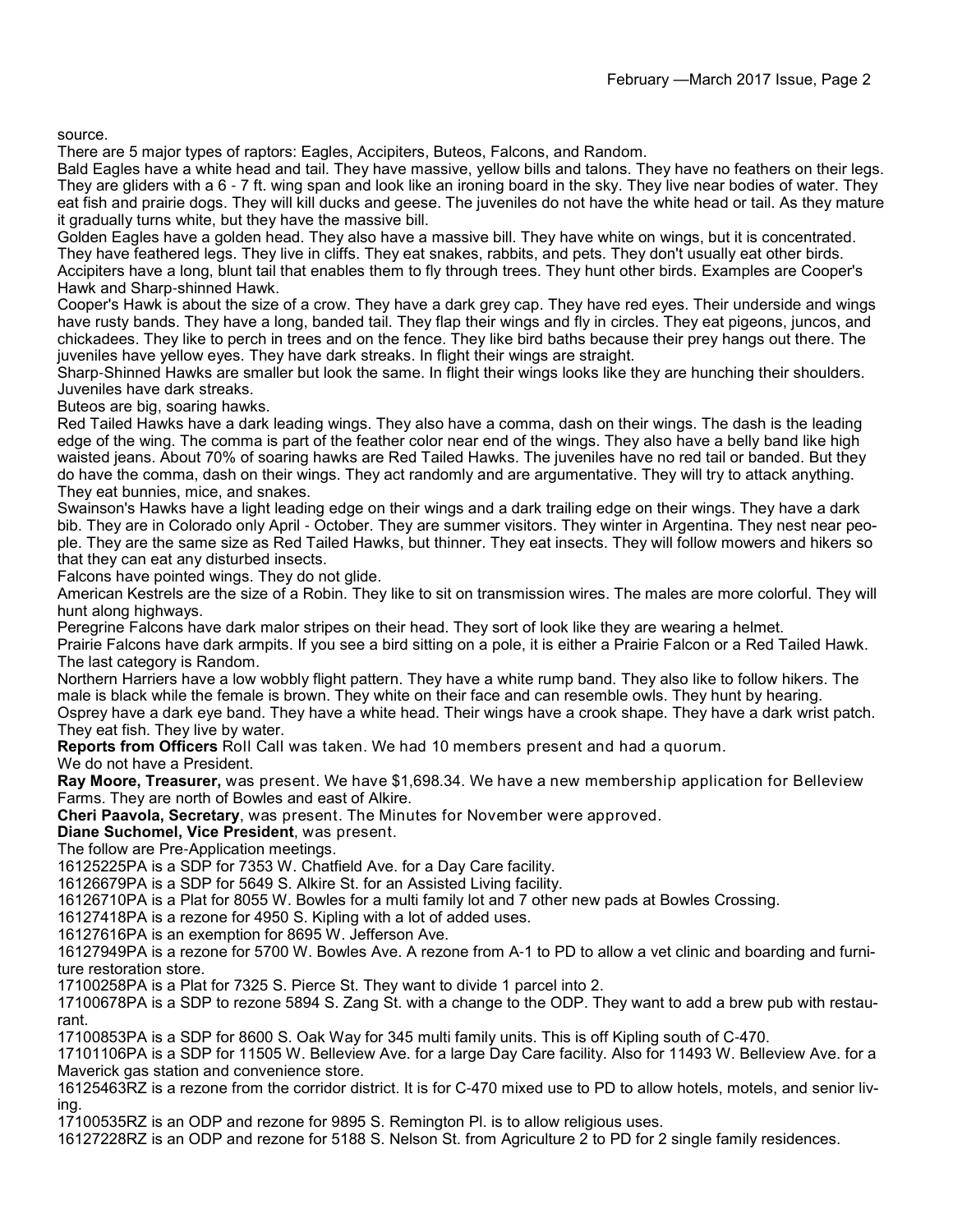16127770RZ is an ODP and rezone for 11505 W. Belleview Ave. from PD to PD C-1 for commercial use. There was a community meeting for 17100593 at 11552 W. Hialeah Pl. for 3-unit low commercial use.

The demolition of Fun City (Kipling and Coal Mine) started Monday.

On the SE corner of Kipling/Bowles, crews are digging up the area where the old gas station tanks used to be for the new CVS pharmacy.

RTD is talking with Jefferson County about moving the Transit Center at Southwest Plaza closer to the pedestrian bridge.

There is a new Church at 10393 W. Alamo Pl. Passionate Life is replacing The Rock which moved to Belleview. Regulation Amendment 17101855 sec. 4 BOA to eliminate provisions. The final decision can still be appeals within 30 days.

The Jefferson County Sheriff's Department room is reserved through Aug. barring any Election Stuff.

You can see this information by going to the County website. Go to Permits. Enter a Date range and south area. Old Business

The position of President for COHOPE is still open.

**New Business** None.

**Announcements** The speaker for our Mar. meeting will be Jeffco Action Center. We adjourned at 8:26 p.m.—*Cheri Paavola*

#### **Counterfeit Training**

When: March 01, 2017 8:30: AM - 9:30 AM

Where: Food Court, Southwest Plaza

Description: The use of counterfeit money is on the rise and the Sheriff's Office would like to help local business owners protect themselves from falling victim to this type of fraud.

We are hosting a free training on counterfeit money.

The Sheriff's Office has seen an increase in the use of counterfeit bills over recent months. In November and December 2016 we've had 30 reports of fraud involving counterfeit money, compared to 4 cases reported for the same time frame in 2015.

RSVP to Kgraham@jeffco.us or call 720-497-7231 *(from Sherriff's website)*

#### **Ten Things Teens Who Want to be Deputies Can Do Now to Get on the Right Path by**

**Sheriff Jeff Shrader—**The Sheriff's Office often receives inquiries from teens who want to know what they need to do – now and throughout their career in school – to put themselves in a good position to enter the law enforcement profession. It's heartening to know that there are young people out there who admire and aspire to be deputies, so we've prepared the below tips. In truth, we acknowledge that the future of law enforcement will largely depend on how well we do in cultivating and recruiting the next generation of deputies.

**1. Work Hard at Academics** You don't necessarily have to be a straight-A student but you must get good grades in order to get into a good school, because agencies are increasingly looking for applicants with at least two-year (and preferably four-year) degrees. The JCSO prefers to hire with a minimum of two-years of college.

**2. Keep Out of Trouble in School** Getting sent to the principal's office is not a good start to a law enforcement career. Be respectful of teachers and fellow students and set an example for

your peers by modeling good behavior. Not only will this put you in very good stead with the teachers and administrators, but the self-esteem value of being "the good kid" is immeasurable.

**3. Stay Out of Trouble After School** At the risk of overstating the obvious, being the subject of a police investigation is also not a good way to start a law enforcement career. Don't commit dopey acts — even completely legal ones — that would raise negative attention from law enforcement.

**4. Volunteer in Your Community** Deputies are community servants, and people making hiring decisions at most agencies are looking for an individual's history of community service. If there's a municipal recreation center, senior citizens' center, or animal shelter, make time to do it. Not only does this kind of volunteer work look good on a resume, it has practical implications as well. The more often you have interpersonal contact with people in your community, the more you will learn about how to deal effectively with people.

**5. Participate in Sports or Extracurricular Activities** First and foremost, sporting endeavors will help keep you in good physical condition, something that should become a lifelong habit for future deputies. Team activities are important for understanding how to work together with others, including others with whom you may not see eye-to-eye. Finally, individual sports prepare you to work things out on your own, something deputies do on a daily basis.

#### **6. Participate in Scouting**

Boy Scouts of America and Girl Scouts of the USA are wonderful training grounds for the would-be cop. Both impart on their members a great sense of duty to others, and both have merit-based systems which prepare kids for the way in which law enforcement operates.

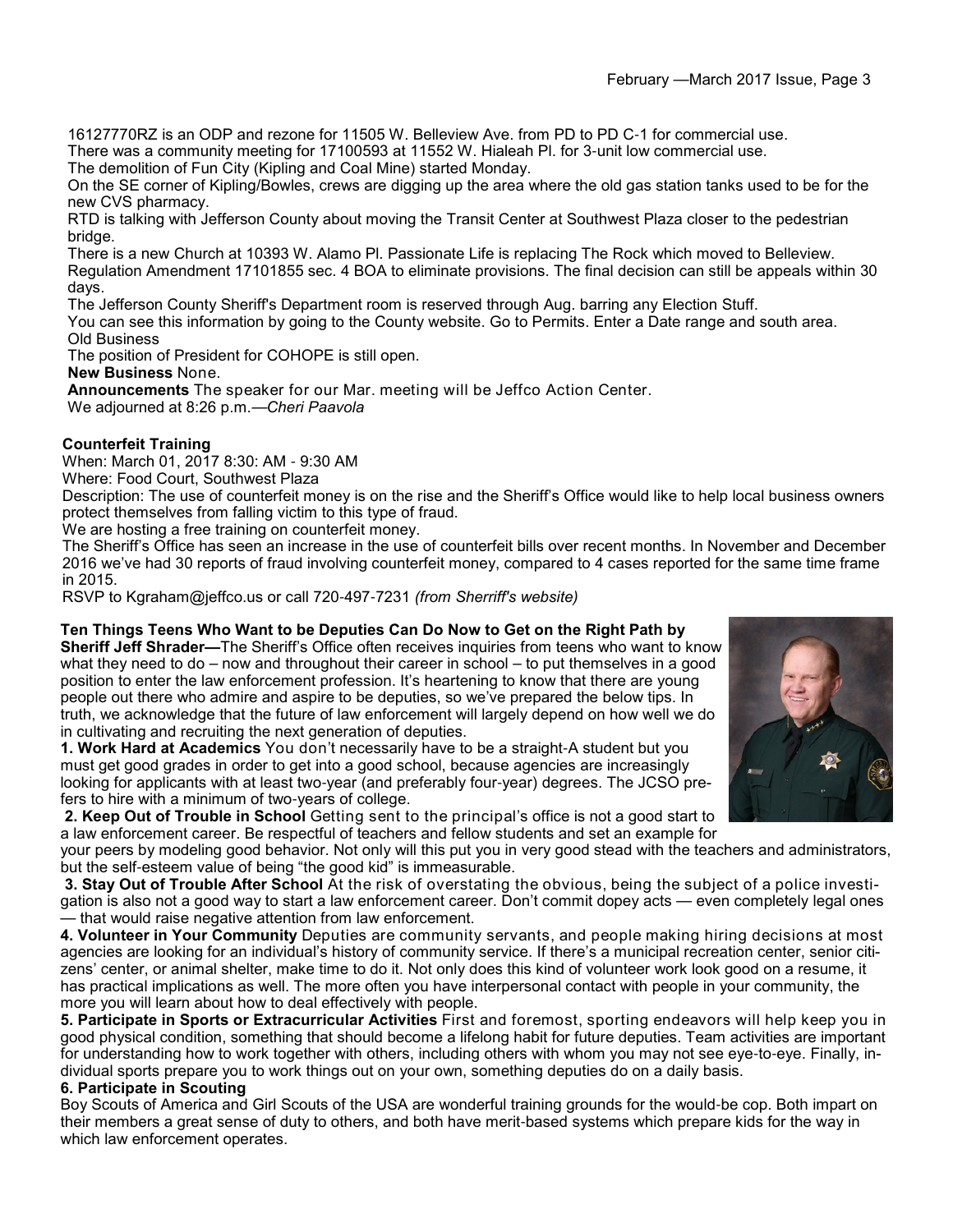# **THE BACKYARD**

## Columbine Hills News

**President's Corner** — Wow, we have a new president in our country. Is it just social media that have made me much more aware of everything that has been going on? Honestly, I don't recall this much drama in the years past. I'm excited to see how the next four years work themselves out.

February... my least favorite month. I'm so thankful it's short. I'm tired of the cold and the dark. I don't like feeling the need to hibernate indoors. Of course I still go to school every day to my teaching responsibilities, but after the day in the classroom I just don't have the energy for much else in the day. Spring – yeah I'm callin you out, you can come early. Last month I mentioned about twits driving through the snow on the baseball fields and the path along there; well some neighbors contacted me with information. They were on the path late one evening when this silver SUV of some sort nearly hit them. They weren't able to give a full description, but we've got something to go on. The Jeff-Co PD were notified of the pattern, maybe together we can halt this stupid/dangerous activity.

Have you noticed we finally got our stone engraved in our park on Kendall and Canyon? The good folks at Santa Fe Sand and Gravel did the engraving work for us. The stone really looks nice. This is to replace the stone that a careless driver took down on the islands there on S Kendall. Amazingly, it was nearly a three year process to get it done. The total cost was nearly a thousand dollars too. I'm very glad to have that project completed.

I enjoyed meeting a number of you at our chili cook-off a couple of weeks ago; those types of community events are always fun. Thanks so much for the business in our neighborhood that contributed towards the prizes.

Our yearly membership drive is underway; please consider being a supporting part of Columbine Hills Civic Association. Be the kind of neighbor you wish you had.— *Randy Montgomery, CHCA president, rmontgomery@frcs.org From* **CHICA BOARD MEETING, January 20, 2017**—Meeting called to order at 9:05 a.m., at St Philip Church.

Officers present: Randy Montgomery, Don Hochhalter, Jennifer Gerdes Board Members present: Ralph Miller, Ruth Severns, Steve DeMarco, Michaelle Otto Community Members present: None

Old Business: Membership status: 301 members

Stone – Engraver is coming soon to start engraving. Someone will go over and take photos to put in the newsletter before, during and after.

Chili Cook Off – Details as to who was bringing what and what CHCA is providing was discussed. Will be held from 5-7pm at the shelter at Kendall and Elmhurst

New Business: Welcome packets – We are trying to get our welcome packets together. We are trying to get some coupons from the local vendors to see if we can put them in our welcome packets for the new residents. Alicia Combs gave Jennifer what she usually handed out and Jennifer has scanned it and will be emailing it to Randy.

Trying to plan out our events over the next few months. Lots of discussion around that. We will have more fun events coming through out the year! Stay tuned.

Meeting was adjourned at 10:06a.m.

## **Columbine Knolls Voice**

*From* **December 13th 2016 Board Meeting** Meeting called to order at 7:02 p.m.

In Attendance: Lee Woodbury, Skip Wilcox, Bryan Slekes, Steve Hantelman, Nathalie McClish, Judy Alliprandine Guests: 10 guests

**Committee Reports: Membership** Nathalie is working on a letter to the home owners about renewing their HOA membership or joining the HOA if they are not members. This letter will be sent out during the first week of January. No new members have been added in the last month.

**Safety, Beautification, and Maintenance –** Spent \$46 on new Christmas décor. Steve and Birgit hung up decor before Thanksgiving. Tried to contact homeowner next to empty lot on Portland, no luck yet...will keep trying.

There might be a Boy Scout troop we can ask for help maybe in the Spring

**Covenant Enforcement and Architectural Control** Court case still pending and currently in appeals process. Working through outstanding PIPSA forms submitted by homeowners.

**Treasurer's Report** Financials emailed prior to meeting. No new members in November. Should get comments on any changes to the 2017 budget to Nathalie.

**Old Business** Reminder that there is still an open board seat. Matt has info on a new person interested in being on the board. Scott talked to us about himself being on the board. Need to review meeting minutes from last year's annual meeting so we can approve it in January.

Board meeting adjourns at 7:51pm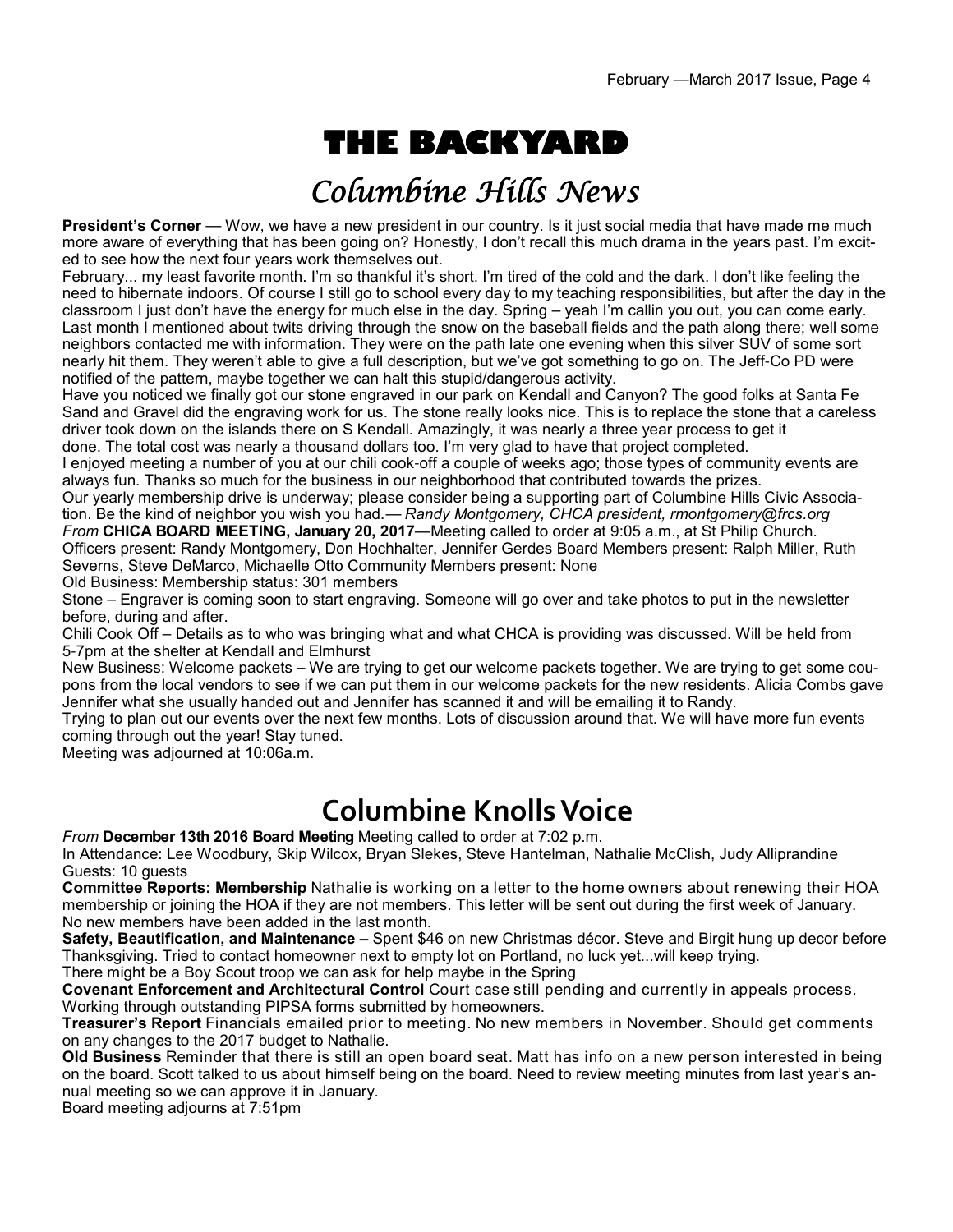## **Columbine Knolls South II REVIEW**

*From* **President's Corner** The Annual Meeting of the Columbine Knolls South II Homeowners' Association was held on January 10, 2017. We had a nice turnout of 34 neighbors! The purpose of the meeting is to vote on new members

to the Board of Directors and review and approve the CKSII 2017 Annual Budget. The membership approved the 2017 Annual Budget and elected Debbie Opperman and Bob Pellegrini to serve a two year term on the Board of Directors. Completing the second year of their two year term on the Board of Directors will be Jennifer Blake, Robert Sudar, Pam Horiszny, Larry Opperman and Bob Haberkorn. Barb Steward will continue as the newsletter editor and Greg Steward will continue his duties as webmaster.

Thank you to the homeowners who volunteered to participate on the Landscape, Social and Welcome Committee's. The Landscape Committee works several times throughout the year to maintain the gardens at the entryway on Chatfield and Yukon. The Social Committee coordinates the fun and festive Holiday Hayride Community Event. The Welcome Committee delivers welcome baskets throughout the year to new homeowners in the neighborhood.

The Columbine Knolls South II Board of Directors will have a full agenda to address at the regularly scheduled meetings during the upcoming year. This will include:

Approval of ACC requests; Ongoing enforcement of the HOA covenants through our property manager and attorney; Managing the CKSII Association approved budget; Communication through the monthly newsletter and NextDoor; Maintaining the website; Scheduling and marketing CKSII Community Garage Sale; Working with Waste Management to plan the large trash pick-up day; Recruitment and engagement of new members; Planning and implementing the Holiday Hayride; Maintaining the gardens at the entry way on Chatfield & Yukon; Decorating the entryway on Chatfield and Yukon for the holidays As always, we can never have too many volunteers. Please contact myself or any board member if you are interested in becoming involved.—*Jennifer Blake, President CKSII HOA*

**Board Meeting Minutes from January 10, 2017** Vice President Bob Pellegrini called to order the January 10, 2017 meeting of the HOA Board of Directors at 7:00 pm. Board members Debbie Opperman, Bob Pellegrini, Bob Haberkorn, Pam Horiszny, and Robert Sudar were in attendance along with Roger Borcherding of DARCO Property Management.

**ACC Report:** Bob Pelligrini reported 2 requests and 2 approved with 0 in pending status. Applications were as follows: 1 for landscaping improvement, and 1 for a new driveway. Bob reported that in the year 2016, 53 total requests were approved.

**Management Report:** Two inspections were conducted in December. Twenty-two violations were processed. Included were 4 trailers; 12 visible trash containers; 3 clutter in yard; 2 signs; and 1 basketball stand blocking sidewalk. The fence at a property that had a previous violation was repaired on 12/16.

**Social Committee:** Bob Haberkorn reported that 250-300 people attended the Holiday Hayride this year. He thinks it was so popular because of the great weather. The HOA had to pay a little extra to the horse ride company to ensure they stayed long enough to accommodate rides for all those who attended. The Board is in negotiations for future a future Santa appearance at next year's event. It was brought up by a neighbor at the meeting that there was a lot of horse poop on Nichols the following day and this hasn't been the case in years past. Bob will look into options for that next year.

**Updates / Old Business:** NextDoor is up to 319 neighbors. That's nearly 200 neighbors who have joined since last February when we had approximate 120. A link to the Nextdoor website has been added to the home page of our CKSII.org website.

**New Business:** A neighbor asked what could be done or if there was anything in the covenants about marijuana being grown in someone's house. The discussion was that the only thing that could be done, assuming the homeowner is following state laws, would be if the smell becomes a nuisance, then it could activate the nuisance clause in the covenants.

Upcoming Meetings: \* March 14, 2017 – HOA Meeting and newsletter carrier interviews \* May 9, 2017 – HOA Meeting \* July 11, 2017 – HOA Meeting \* September 12, 2017 HOA Meeting \* November 14, 2017 HOA Meeting

**Upcoming Special Event Dates:** \* June 2-3, 2017 Community Garage Sale \* June 3, 2017 –Donation drop off in Coronado School Parking lot \* June 7, 2017 – Large Item Pickup \* December 3, 2017 – Holiday Hayride The meeting was adjourned at 7:24 pm.

### Columbine West Civic Association Newsletter

*From* **A Moment With The Board** The December 14th meeting at Dutch Creek Elementary had about 25 residents in attendance. The 2017 Annual CWCA Budget was distributed for Officers/Board members to review, ask questions, make adjustments and motion for approval. The budgeted amount for Dumpster Day reflected bringing document shredding and electronic recycling back for 2017. There will be Open Swim Nights, Yard of the Month, National Night Out and a new contest is being formulated for those DIY'ers. Stay tuned for more details in the newsletters. Business will be conducted as usual with some additions for 2017, so keep an eye on the Calendar of Events.

The January 11th meeting was dedicated to celebrating our numerous Columbine West volunteers. We had some very tasty food, yummy desserts, give-a-ways and lively conversation. Thank you to all those who stopped by, introduced yourself and took the time to share something about yourself with others. We saw a few new faces and hopefully will see you again at another monthly meeting. Thank you Sue & Natasha for bringing the event together.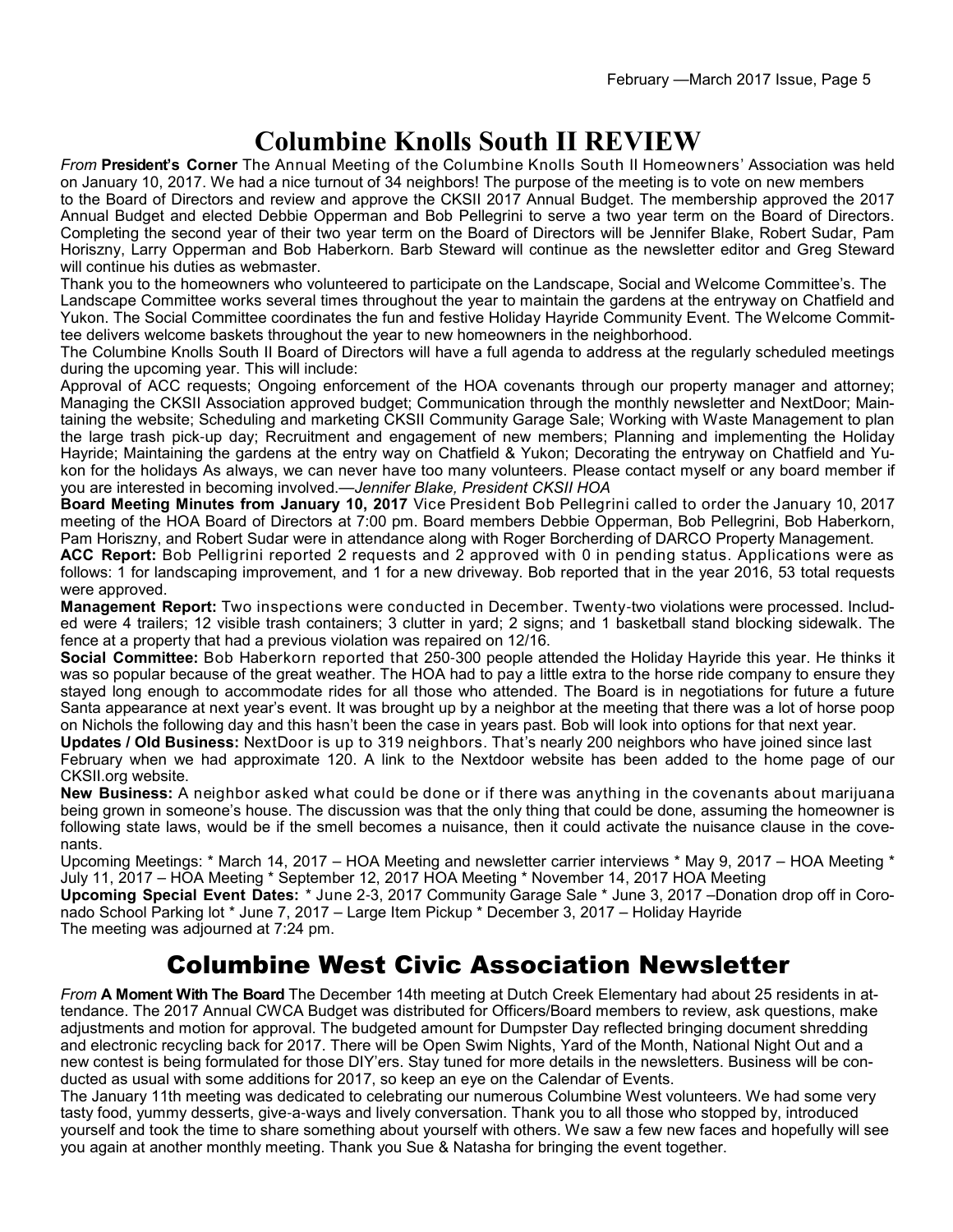## The Leawood Rapporter

*From* **Leawood Civic Association Minutes January 4, 2017** Board Members Present: Paul O'Connor, Richard White, Chip and Angela Langowski, Rhonda Eveleth, Nancy Bock, and Debby Baker. The meeting began with a discussion of the Treasurer's Report, which included LCA's current account balances, payments received and bills to be paid. The winners of the Holiday Lighting Contest were: 1st place \$40: 5869 W. Fair Dr.; 2nd place \$30: 6638 Newland Dr.; 3rd place \$25: 6342 Maplewood Dr.; and Honorable Mention: 6609 W. Lamar. The Santa Party was well attended. Over 100 children visited Santa and enjoyed crafts and refreshments.

Information for the LCA Scholarship along with an application will be included in the February Rapporter. There will also be an application on the LeawoodNeighbors.com website. Completed applications must be received by Friday, March 31st. The old Leawoodca.com website will be discontinued.

The LCA Membership Drive begins March 1st. Information will be included in the February Rapporter. Signs will be put up in the neighborhood by March 1st. We will not have a 'kick off' event this year since no residents have attended in the past. The next LCA Board meeting is scheduled for Wed., February 1, 2017at Leawood Elementary

*From* **Leawood Metropolitan Recreation and Park District Minutes January 11, 2017** The meeting was called to order at 6:34 PM at Leawood Elementary School's Teacher's Lounge by President Kyle Sargent. Members present were: Directors Donna Snyder/Treasurer, Debby Baker/ Special Projects, Linda Smith/Secretary VP, Jennifer Dawe and Dave Padilla, Parks Manager. Residents Susan Linder and Patsy Stockton were also present.

**Public Comment/Correspondence** - The residents in attendance were there to see if we had any new information on the plans for the tree farm property. Kyle reported he had no new information. One resident was concerned about the heavy truck traffic at the tree farm related to dumping snow on the property. We reported we did not have any information on the activity since it was not park property. Her concern was the tainted snow could possibly end up in the creeks. Dave was to contact the property owner for information on the use of snow dumping.

**Treasurer's Report** – Donna presented the Treasurer's Report. Funds were transferred from savings to checking to cover expenses until we start receiving property tax revenue. A small amount of ownership tax revenue was received. Invoices for the month include: United Site Services, Denver Water, Waste Management, Xcel, reimbursement to Linda for secretary supplies, web site quarterly fee, invoice from Rich for trash pickup, invoice from LCA for our share of Rapporter expenses, Dave's invoice, reimbursement to petty cash and invoice for two snow removals. Jennifer moved the Treasurer's Report be received and bills paid. Debby seconded and the motion passed. New information had come to Donna on the payment of fees to the Park Board directors. Her information is that we no longer need to take taxes from the fees. She suggested we return to issuing 1099's at the end of the year. After discussion, the Board agreed to return to the 1099 policy.

**Parks Manager Report –** Dave reported that Weston had removed the last of the tree trimmings from Weaver Park and is currently trimming trees in Raccoon Park. Raccoon trimming should be completed in a week or so depending on the weather. Dave removed snow from the parks twice so far. Doggie bags were replenished as needed in all parks.

**New Business –2017 Projects** – Our current project list was reviewed and a discussion was started as to what we would like to accomplish for 2017. Since a lot of our list contained maintenance items, we discussed which large projects we would like to work on this year. We narrowed the list to five projects for consideration. The projects are concrete repair/replacement for all parks, updating and adding signage, adding and replacing old trees as needed, updating irrigation to be able to add the trees and refurbishing the play area at Weaver Park. Board members have taken on these areas to research and come to future meetings with suggestions and pricing for us to make decisions in the next few months.

Every year the Division of Local Governments requires the Board to designate our meeting day, time and place. It was moved by Kyle that our meeting continue to be the 2nd Wednesday of each month at 6:30 pm at Leawood Elementary School during the school year and at Leawood Park during the summer months. Also, our official posting place for 24 hour notice of our District meetings be at the Clerk to the Jefferson County Board of Commissioners' community bulletin board. Linda seconded and the motion passed.

Kyle will ask for the apparent new owner/developer of the tree farm project to be in attendance and present information on the project. The board will set aside up to one hour for the presentation and for any questions, with approximately 20- 25 minutes for the presentation and the remainder for questions and discussions. The Board aims to hear about the developers' plans to best determine what impact the project would have on the Park District.

The meeting was adjourned 8:35 PM. — *Linda T. Smith, Vice President and Secretary*

### **Westbury**

**HOA Goals for 2017** Enroll 20% of the Westbury community as members, 56 members in 2017; Review the HOA by-laws; Purchase new reflective, highway grade signage for announcing HOA meetings; Cleaning signage at the pavilion in the green space; Grant the Westbury High School Senior Scholarship.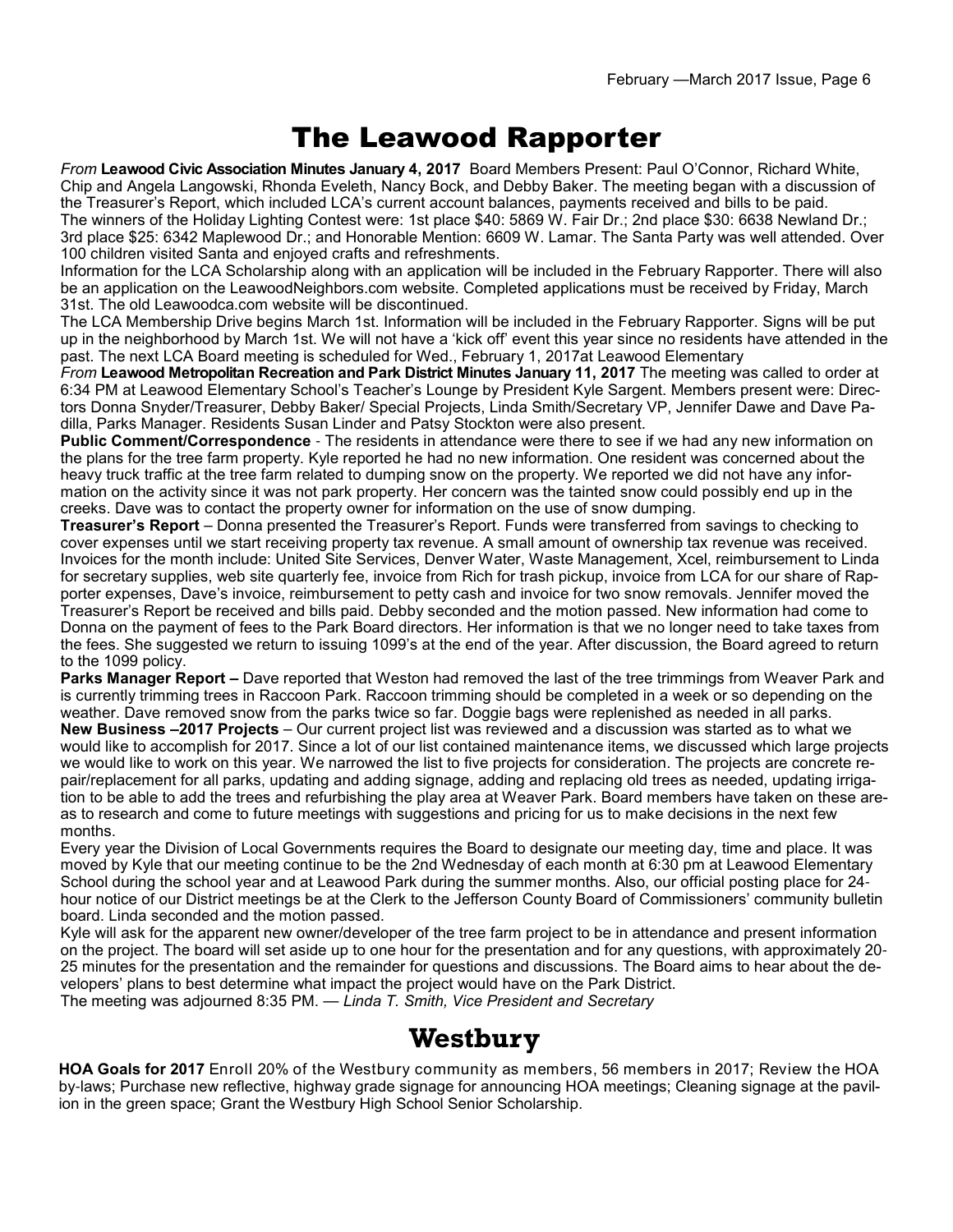### **Woodbourne**

*From* **Notes From the Board** The January Board meeting was held on January 18, 2017. Since the December meeting was held after the printing of the January newsletter, information from both meetings is summarized here. It is amazing how time flies. While the Board is not sponsoring any events in February, we do have the holiday of Valentine's Day. While most of us associate the holiday with romance, it can also be said that this can be a day where we think of the neighbors all around us and wish each other well. If you are having difficulty with one or more of your neighbors it is important to note that there are ways to positively address what is going on to work together as we live side by side. This month the Board would like to welcome Andre Takacs as our new community manager from MSI. We would also like to thank Jim Whatton and Brenda Tate for filling in until Andre could take over. Andre can be reached at 720-974-4227 or at atakacs@msihoa.com. This information will be listed in every newsletter. Any questions regarding community functions should be addressed to Andre going forward. Welcome Andre!

While this might seem like a quiet month for the Board, rest assured that we are already planning for the Annual Homeowner's Meeting and the pool opening. The annual meeting is currently scheduled for April 19, 2017 and the pool should be open on Memorial Day weekend. At the annual meeting we should have some Board member slots open so think about volunteering your time to serve on the Board. It is only a three-year commitment and it is a great way to get involved and support our community. Feel free to contact any current Board member if you would like more information on what is involved.

I would also like to thank John and Martha Smith who are spearheading our annual Easter egg hunt. Please contact them at 720-250-4465 if you would like to volunteer to help.

Please contact Andre Takacs of Management Specialists, at 720-974-4227 with any questions. —*James Meyer, President*

**Fire Restrictions Implemented in Unincorporated JeffCo**—Effective February 16, 2017, the Jefferson County Sheriff will enact Stage 1 Fire Restrictions for unincorporated Jefferson County. The restrictions apply to the areas west of Highway 93, west of C-470, south and west of the intersection of CO 121 (Wadsworth) and C470, and west of the Platte River.These restrictions are being enacted due to current dry conditions favorable for the possibility of a wildfire, and limited availability of fire control resources. Conditions will continue to be monitored and restrictions will be adjusted in the coming weeks as necessary.

The following activities are prohibited pursuant to Stage 1 Fire Restrictions: Building, maintaining, attending or using any fire or recreational campfire, except a recreational fire within a permanently constructed fire grate in a developed park, campground, private residence, or picnic area. NOTE: Users of private residential recreational campfires exempted as described above are encouraged to contact their local fire agency and advise start and finish times to alleviate smoke check responses.

Smoking, except within an enclosed vehicle or building, a developed recreation site, or while stopped in an area of at least six feet in diameter that is barren or cleared of all combustible material. (2015 IFC 310.8).

Open burning, including "bon fires" that require a permit from the fire authority having jurisdiction, will not be allowed during these restrictions. (2015 IFC 105.6.30).

The use of fireworks are prohibited within unincorporated Jefferson County. NOTE: Burn permits issued and not executed prior to the effective date of these temporary fire restrictions shall not be authorized unless approved by the issuing agency on the day of execution.

Exemptions approved under Stage 1 Fire Restrictions: Use of liquid or gas fueled appliances. Approved wood pellet grills. Charcoal barbeque grills at private residences or within a permanently constructed grate in a developed park, campground, or picnic area and not closer than 30 feet from an undeveloped area. (2015 IFC 308.1.6). Portable outdoor fireplaces, Tiki torches, chimineas and fire pits at private residence or in a developed park, campground, or picnic area and not closer than 30 feet from an undeveloped area. (2015 IFC 307.4.3). Welding and cutting torch appliances, as described above in the definition section, may only be operated in an area no closer than 30 feet from an undeveloped area. (2015 IFC 308.1.6). Recreational fires not closer than 30 feet from an undeveloped area. (2015 IFC 307.4.2). Permitted fires by persons with a permit specifically authorizing the prohibited act such as professional fireworks displays.

Contact must be made with the permitting authority to verify the status of permits issued prior to the establishment of burn restrictions.

| COHOPE Treasury Activity: December 2016-February 2017 | <b>W R Moore, Treasurer</b> |         |
|-------------------------------------------------------|-----------------------------|---------|
| Beginning Balance November 2, 2016                    |                             | 1769.45 |
| <b>Deposits</b> Belleview Farms \$40                  |                             | 40.00   |
| <b>Withdrawals</b>                                    | S.                          | 116.75  |
| l Dec Jan Feb Mar Newsletter 5.64 each l              |                             |         |
| Website fee 26.19 P.O. Box \$68                       |                             |         |
| <b>Ending Balance March 1, 2017</b>                   |                             | 1692.70 |